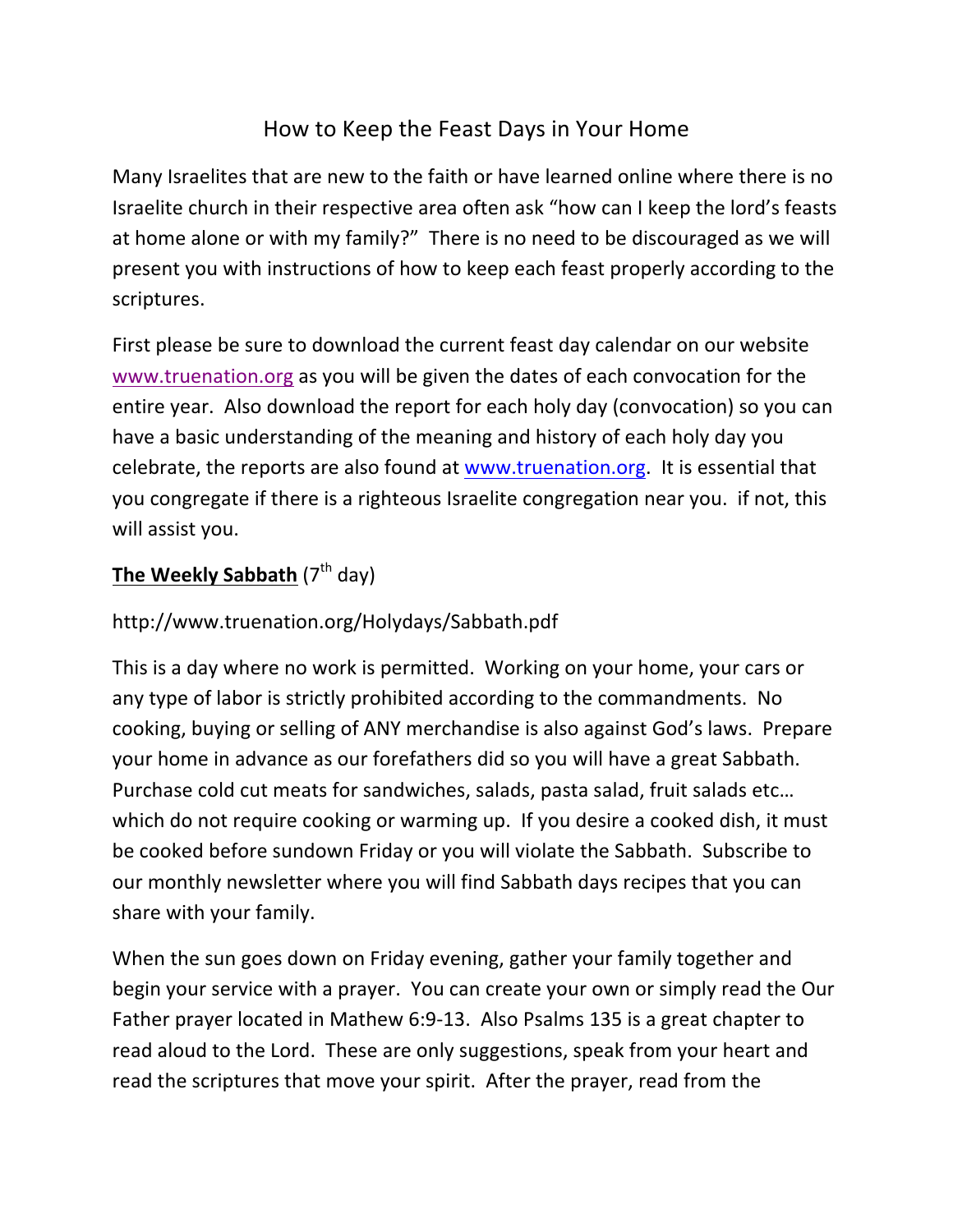scriptures, especially the law. If you are unsure, select a topic from the knowledge section of our site or turn to the audio and video section and listen to the teachers. When the lesson is complete socialize with your family and friends or guests and feel free to have juice, wine, bread, food, snacks and righteous songs as it is a festive celebration. End the evening with a prayer or scriptures of your choice and continue in the joy of the Sabbath of the Lord with gladness and laughter. The following morning/day (Saturday) repeat the previous steps with a different lesson of learning. When the sun fully sets on Saturday evening, the Sabbath will have officially ended.

#### **New Moon Sabbath**

#### http://www.truenation.org/Holydays/New\_Moon.pdf

You can follow the same steps as the weekly Sabbath. Cooking is permitted on the new moon but not on the weekly Sabbath.

#### **Passover/Feast of Unleavened Bread**

#### http://www.truenation.org/Holydays/Passover.pdf

Be sure that all products and food containing leaven is removed from your home before sundown on the date the Passover begins. Leaven (yeast, baking powder etc…) is an ingredient that causes bread to rise. This must be removed according to the law during the 7 days of Passover/Feast of Unleavened Bread. You must also purchase a lamb according to the specifications in Exodus chapter 12. If a lamb cannot be acquired simply go to your nearest market or butcher and purchase lamb shoulders. At sundown the lamb is to be cooked on an open flame like a BBQ pit or grill. Season with salt and spices to taste and be sure not to use any seasoning that contains leaven products. Eat the lamb with unleavened bread and bitter herbs. The easiest unleavened bread to acquire is Matzos. You can also go online to find many lawful recipes for unleavened bread plain or sweet. Bitter herbs are parsley, horseradish, cascara sagrada, mustard leaf etc… and can be purchased at pretty much any super market. Wine and juice are also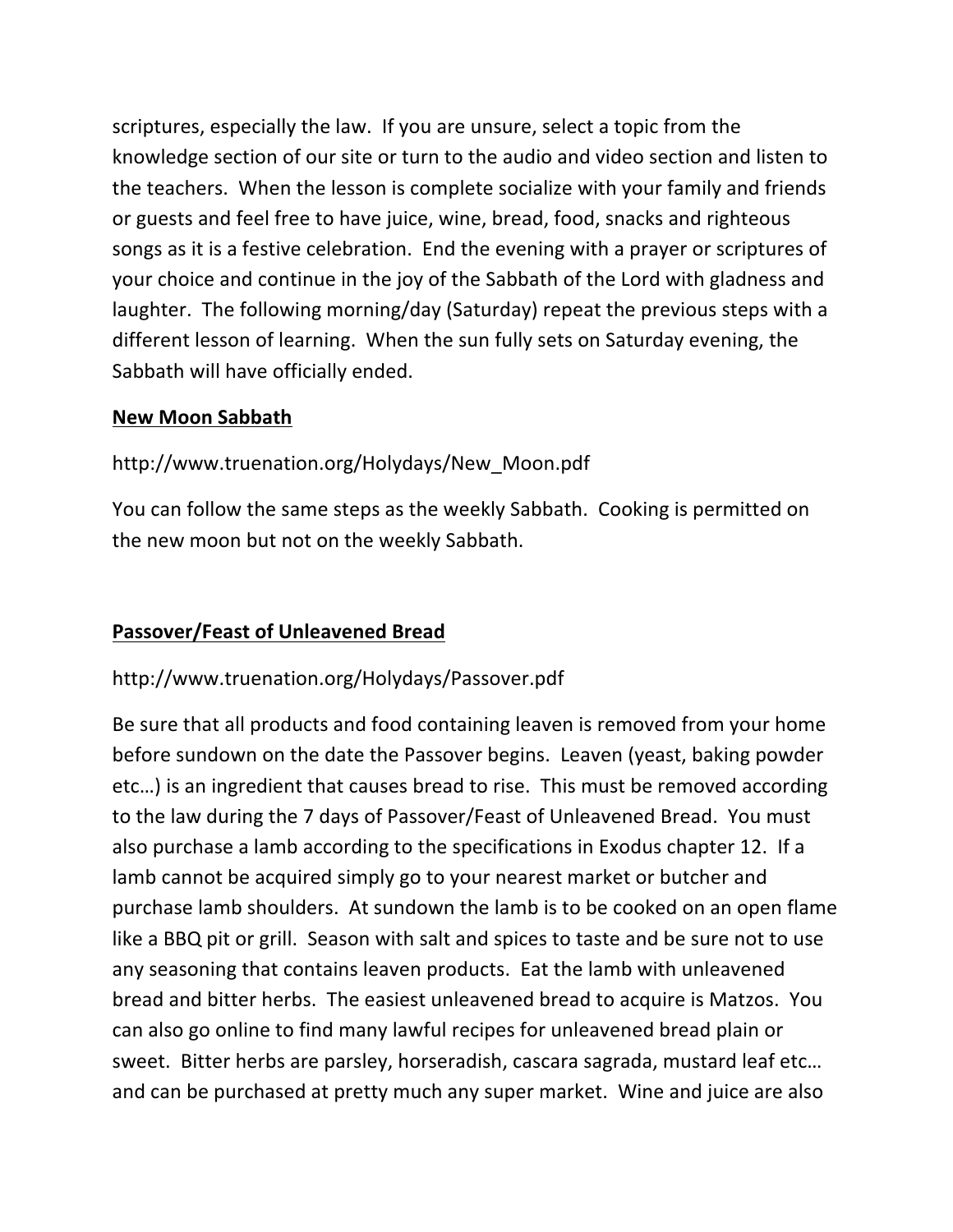served. The first night of Passover is a Sabbath. In addition to the lamb, unleavened bread and bitter herbs, you can follow the same format as the weekly Sabbath and read scriptures that pertain to the Passover. Exodus Chapters 1-15 explain the history and origin of the Passover. The  $2^{nd}$ ,  $3^{rd}$ ,  $4^{th}$ ,  $5^{th}$ , and  $6^{th}$  days of unleavened bread are not Sabbaths but unleavened bread must still be eaten every day for 7 days. Also again, no leaven is to be consumed until after the  $7<sup>th</sup>$ day. The  $7<sup>th</sup>$  day (last day) of the feast is also a Sabbath. No lamb or bitter herbs are required accept for the  $1<sup>st</sup>$  day. You can again follow the service guidelines for the weekly Sabbath. Our forefathers feasted for seven days straight during the time of King Hezekiah. If you are able, do so. However the first and  $7<sup>th</sup>$  day are mandatory. Enjoy!

#### **Memorial of Simon**

# http://www.truenation.org/Holydays/Simon.pdf

Prepare a feast and celebrate. You can follow the same steps as the weekly Sabbath and incorporate scriptures that pertain to Simon of the Maccabees. Cooking is permitted on this day but not on the weekly Sabbath.

#### **Pentacost/Firstfruits**

http://www.truenation.org/Holydays/Firstfruits.pdf

Prepare a great feast of delicious food dishes and desserts, wines and juices. This is also a Sabbath where no buying and selling is permitted. Follow the service guidelines for the weekly Sabbath and read the scriptures that pertain to the Pentecost. Enjoy

#### **Memorial of Trumpets**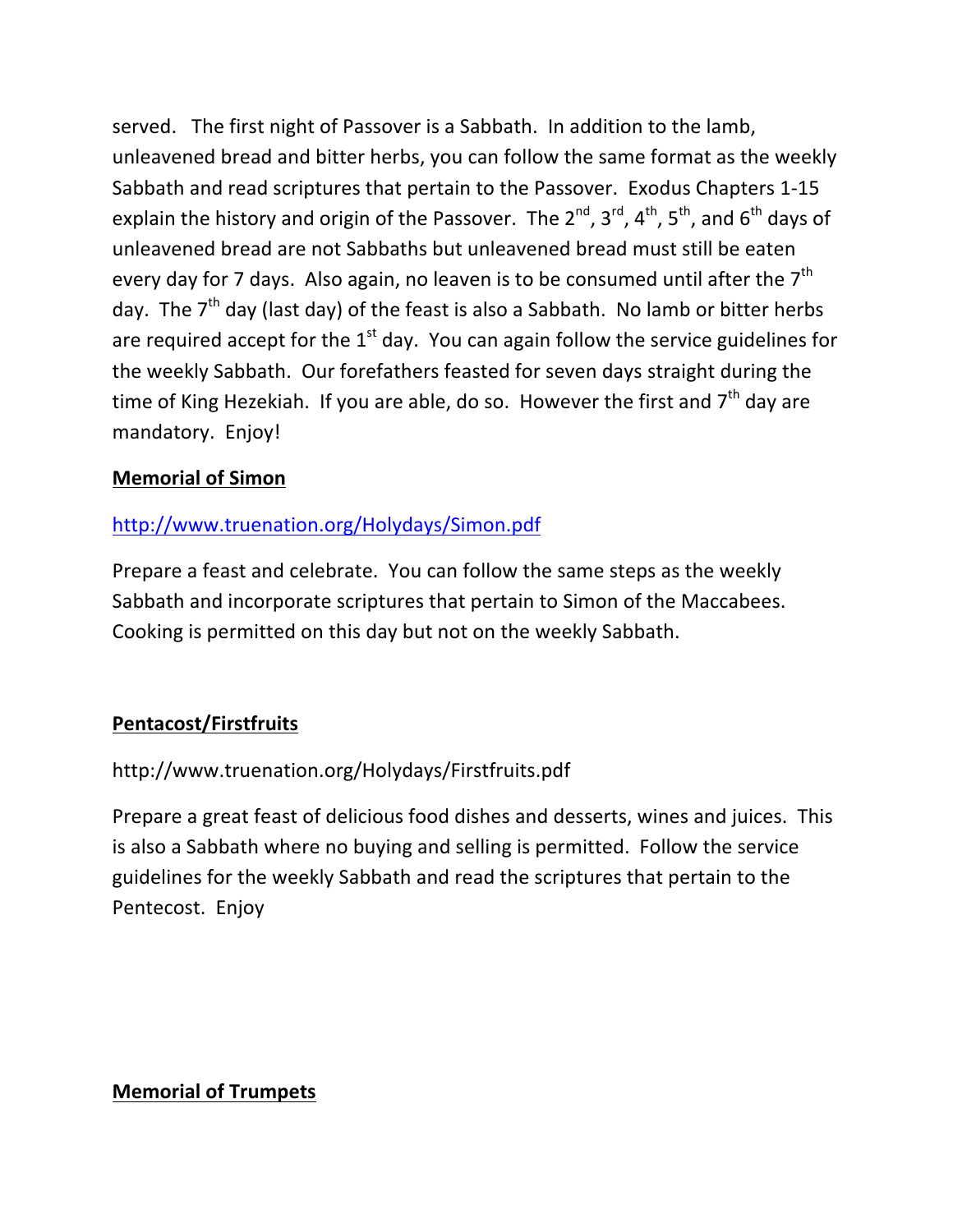# http://www.truenation.org/Holydays/Trumpets.pdf

Prepare a great feast of delicious food dishes, desserts, wines and juices. This is also a Sabbath where no buying and selling is permitted. Follow the service guidelines for the New Moon and weekly Sabbath and also read the scriptures that pertain to the Memorial of Trumpets. Enjoy

# **Day of Atonement**

# http://www.truenation.org/Holydays/Atonement.pdf

Unlike the other holy days, this day requires us to fast. This means no food or water for a period of 24 hours (sundown to sundown on the date specified in the calendar). Follow the same guidelines as the weekly Sabbath and include the scriptures that pertain to the Day of Atonement. All of your household must fast on this day including children. No working, buying or selling and of course, no cooking. Fasting may make some people uncomfortable where they may develop headaches, nausea or vomiting. We advise if you are not acquainted with fasting to minimize your food intake several days prior to the Day of Atonement to allow your body to adjust and the fasting will not be so difficult. Do know that this is an affliction of the soul so this day is not to be comfortable in this regard as it is a day for purging out sin.

# **Feast of Tabernacles/Ingathering**

# http://www.truenation.org/Holydays/Tabernacles.pdf

This feast lasts 8 days wherein the first day and last day  $(8<sup>th</sup>$  day) are Sabbaths. Prepare a great feast of delicious food dishes, desserts, wines and juices as often as you choose during the 8 days. Be reminded that the  $1<sup>st</sup>$  and  $8<sup>th</sup>$  day are Sabbaths. Follow the service guidelines of the weekly Sabbath and incorporate the scriptures that pertain to the Feast of Tabernacles. During the 8 days, we are required to dwell in tents (booths) as our forefathers did in the wilderness after Israel's deliverance from Egypt. Make small tents out of blankets, sticks poles etc… or purchase a small tent for your family and set it/them up in your back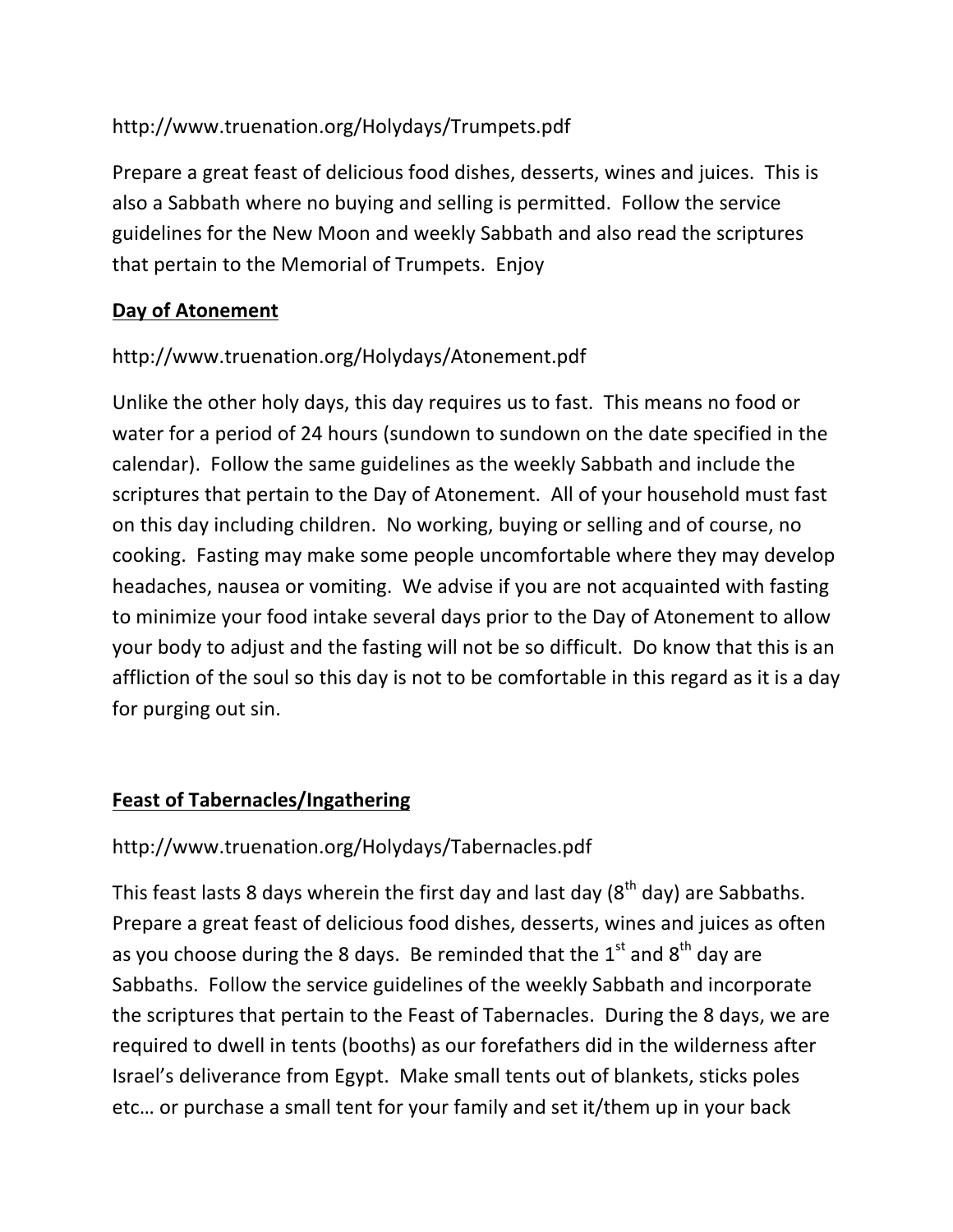yard, camping ground, living room or safe area (Neh. 8:15-17). The children especially love this experience because it gives them the feeling of camping while keeping the righteous commandments of God. Enjoy!

#### **Feast of Dedication**

# http://www.truenation.org/Holydays/Dedication.pdf

This feast also lasts 8 days wherein the first day and last day ( $8<sup>th</sup>$  day) are Sabbaths. Prepare a great feast of delicious food dishes, desserts, wines and juices as often as you choose during the 8 days. Be reminded that the  $1<sup>st</sup>$  and  $8<sup>th</sup>$ day are mandatory Sabbaths. Follow the service guidelines of the weekly Sabbath and incorporate the scriptures that pertain to the Feast of Dedication. Enjoy!

# **Memorial of the Destruction of Nicanor**

#### http://www.truenation.org/Holydays/Nicanor.pdf

Prepare a feast and celebrate. You can follow the same steps as the weekly Sabbath and incorporate scriptures that pertain to the defeat of Nicanor. Cooking is permitted on this day but not on the weekly Sabbath.

#### **Purim**

# http://www.truenation.org/Holydays/Purim.pdf

A two day feast. Prepare your feasts and celebrate. You can follow the same steps as the weekly Sabbath and incorporate scriptures that pertain to Purim. Cooking is permitted on this day but not on the weekly Sabbath.

Note: If any of the feast days fall on the same day as the weekly Sabbath, the law of the weekly Sabbath takes Precedence with the exception of the Passover.